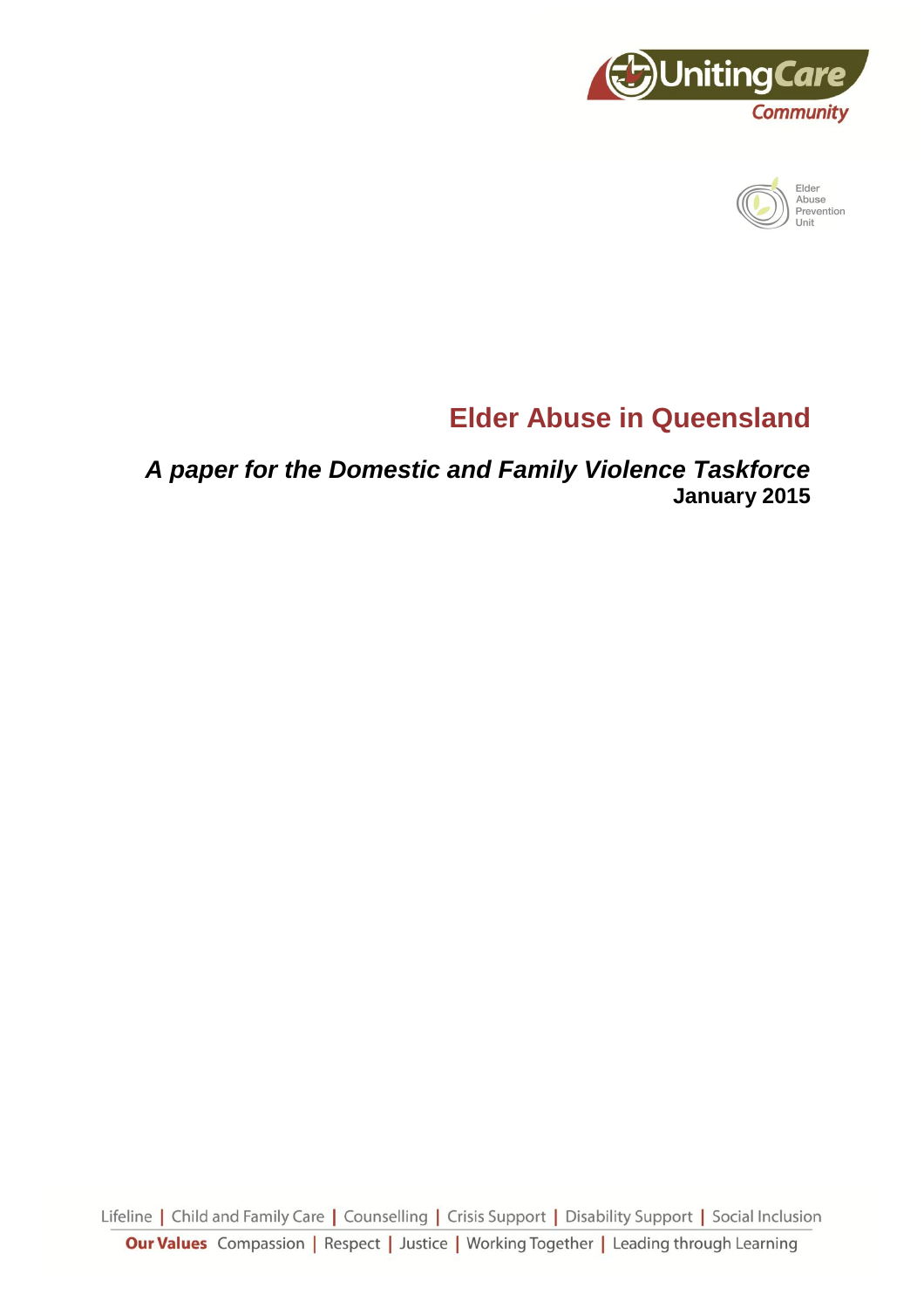*UnitingCare Community is pleased to provide this paper on Elder Abuse as requested by the Premier's Special Taskforce on Domestic and Family Violence. This paper complements the information provided in UnitingCare Community's formal submission to the Taskforce on 1 December 2014.*

# **What is UnitingCare Community's role in Elder Abuse prevention?**

UnitingCare Community has operated the Elder Abuse Helpline (the Helpline) since November 1999. The Helpline is an activity of the Elder Abuse Prevention Unit, a program funded by the Queensland Government Department of Communities, Child Safety and Disability Services. The Helpline offers support, information and referrals for anyone who experiences, witnesses or suspects abuse of an older person by someone they know and trust. The Helpline is also a means of collecting non-identifiable data which the Elder Abuse Prevention Unit makes available to provide a better understanding of the issues surrounding elder abuse.

# **What is Elder Abuse?**

Elder abuse is recognised world-wide as a growing social issue as the population ages and the parallel increase of people with health issues, particularly dementia living in the community. Elder abuse is a different form of family violence to spousal/ intimate partner violence. The effects of Elder Abuse are significant to the individual and our community. Elder abuse not only affects the physical and mental health of the older victim, but can also affect their financial security and access to health care options. Elder abuse also has a flow on cost to many government and non-government agencies.

The internationally accepted definition of elder abuse is:

*"Elder abuse is a single or repeated act, or lack of appropriate action, occurring within any relationship where there is an expectation of trust, which causes harm or distress to an older person." (World Health Organisation)*

This definition includes the following categories:

- Physical the infliction of pain, injury or force
- Psychological the infliction of mental anguish, fear, and feelings of shame, and powerlessness
- Financial the illegal or improper use of an older person's finances or assets
- Social preventing a person from having social contact or attending activities
- Sexual- sexually abusive or exploitative behaviour
- Neglect the failure of a carer to provide for an older person in their care

Queensland's *Domestic and Family Violence Protection Act 2012* clearly includes elder abuse within its scope. The key features of the legislation are:

- Broad definitions of what behaviour constitutes domestic and family violence (physical, sexual, emotional/psychological, economic, threatening, coercive, controlling/dominating/causing fear, damage to property, threats of self-harm)
- A range of relationships including: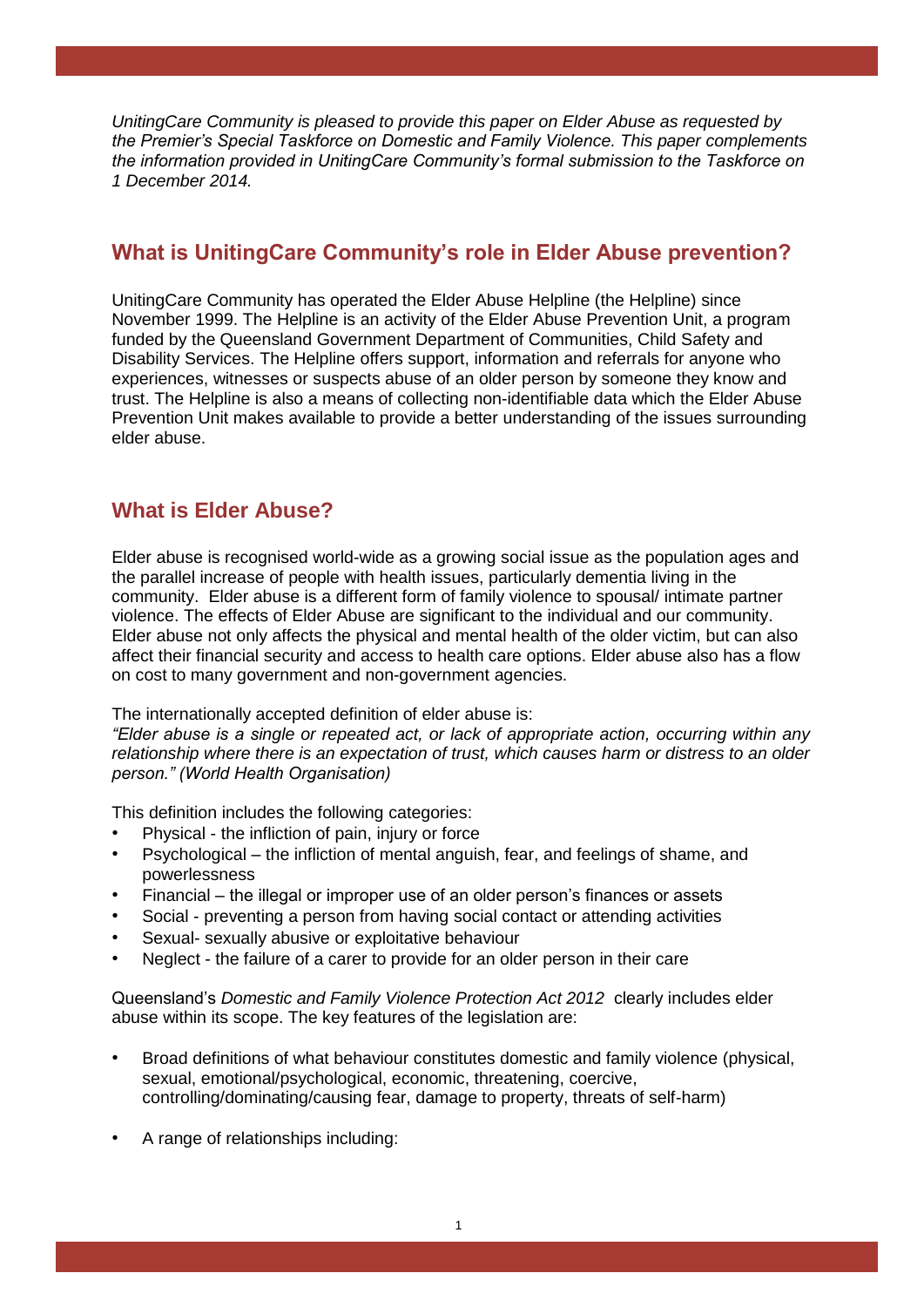- intimate personal relationships couples including those separated or divorced, people who have a child together, can include people who haven't lived together and people under 18 years old
- family relationships related by blood or marriage, spouse, child, parent, sibling, grandparent, aunt/uncle, cousin, step-relative, half-relatives, in-laws, allows wide interpretation for Aboriginal and Torres Strait Islander extended family constructs
- informal care relationships where a person is dependent on another person for help in their daily lives, where the care is provided without payment (person receiving a government carer's payment could be captured)

Notwithstanding these formal definitions, older people recognise elder abuse as a much broader range of behaviours and relationships including; disrespect by younger people, scams, neighbourhood bullying and many systemic issues around the cost and quality of aged care1.

Although the Helpline receives calls and collects data on these broader abuse issues, the statistics presented in this report are selected using the World Health Organisation definition.

# **What does Elder Abuse look like in Queensland?**

Data provided in this paper is collected through the Elder Abuse Prevention Unit Helpline. There are limitations to this data, including that it is collected through the voluntary disclosure of the notifiers and therefore vulnerable to the incompleteness and subjective assessment of the notifier. In addition, abuse cases self-select themselves into the dataset notifiers choose to call us, we do not individually seek them out.

Despite its limitations, data collected by the Elder Abuse Prevention Unit Helpline remains the only known ongoing data collection in Queensland specific to elder abuse.

## **Prevalence**

<u>.</u>

Data collected by the Elder Abuse Prevention Unit, as shown in **Chart 1** demonstrates that the number of elder abuse notifications to the Helpline is increasing each year. While this could indicate a trend in the rates of elder abuse, it is most likely that the increase in notifications is due to greater community awareness of the issue.

<sup>&</sup>lt;sup>1</sup> The World Health Organization report Missing Voices: views of older persons on elder abuse (2002) found that structural and societal abuse were identified as common themes while a workshop by Older People Speak Out (OPSO) in June 2013 identified neighbourhood bullying, scams and treatment of older people in residential aged care as elder abuse issues.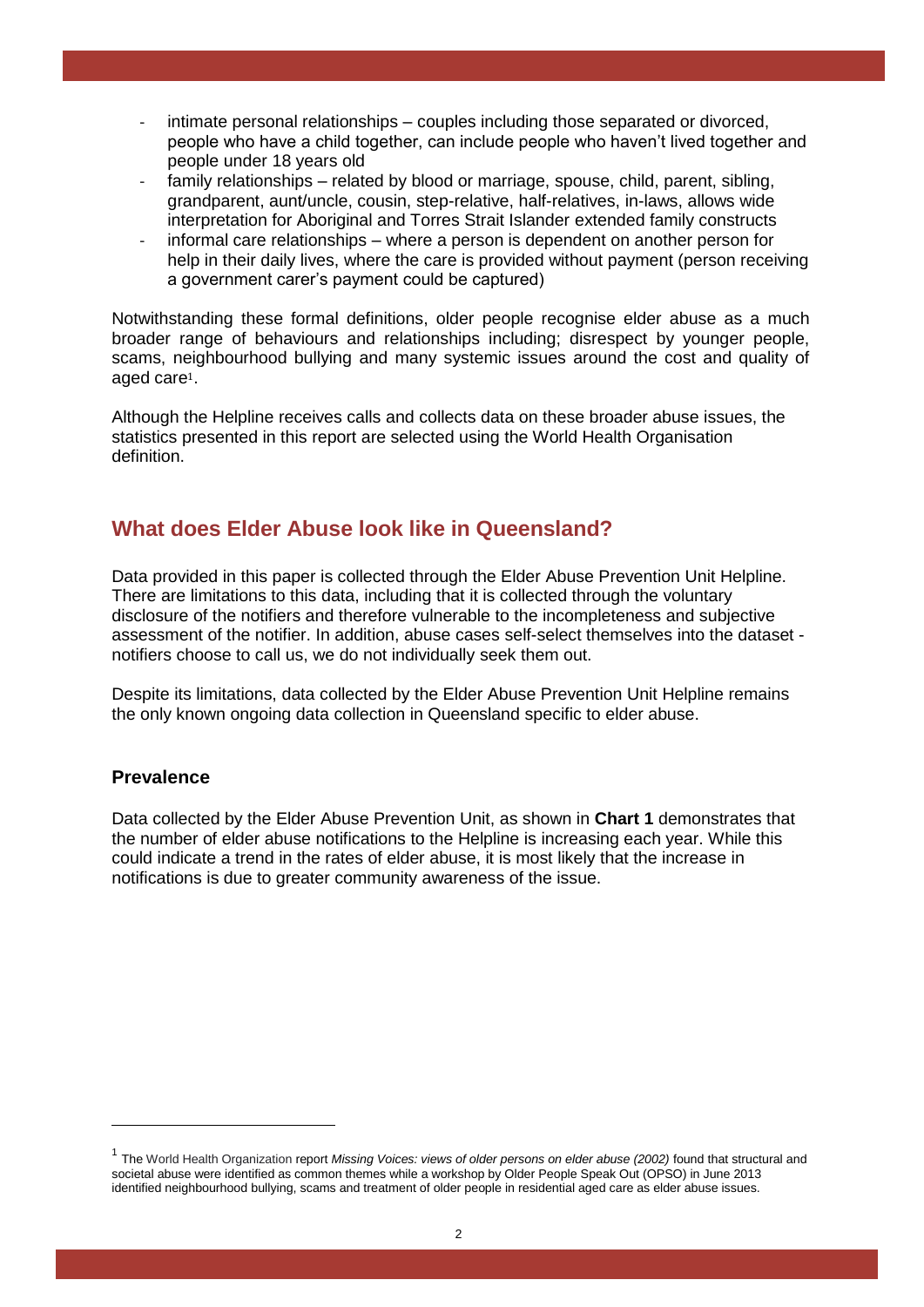



*Note that the 1,183 new notifications to the Helpline in 2013-14 actually relates to 1,226 separate abuse relationships, as each call could identify more than one victim or perpetrator.*

## **Types of abuse**

Data collected by the UnitingCare Community Elder Abuse Prevention Unit over 2013-14 as shown in **Chart 2** highlights that older victims often experience more than one type of abuse, with 62% of the victims experiencing financial abuse and 62% experiencing psychological abuse.



#### **Chart 2**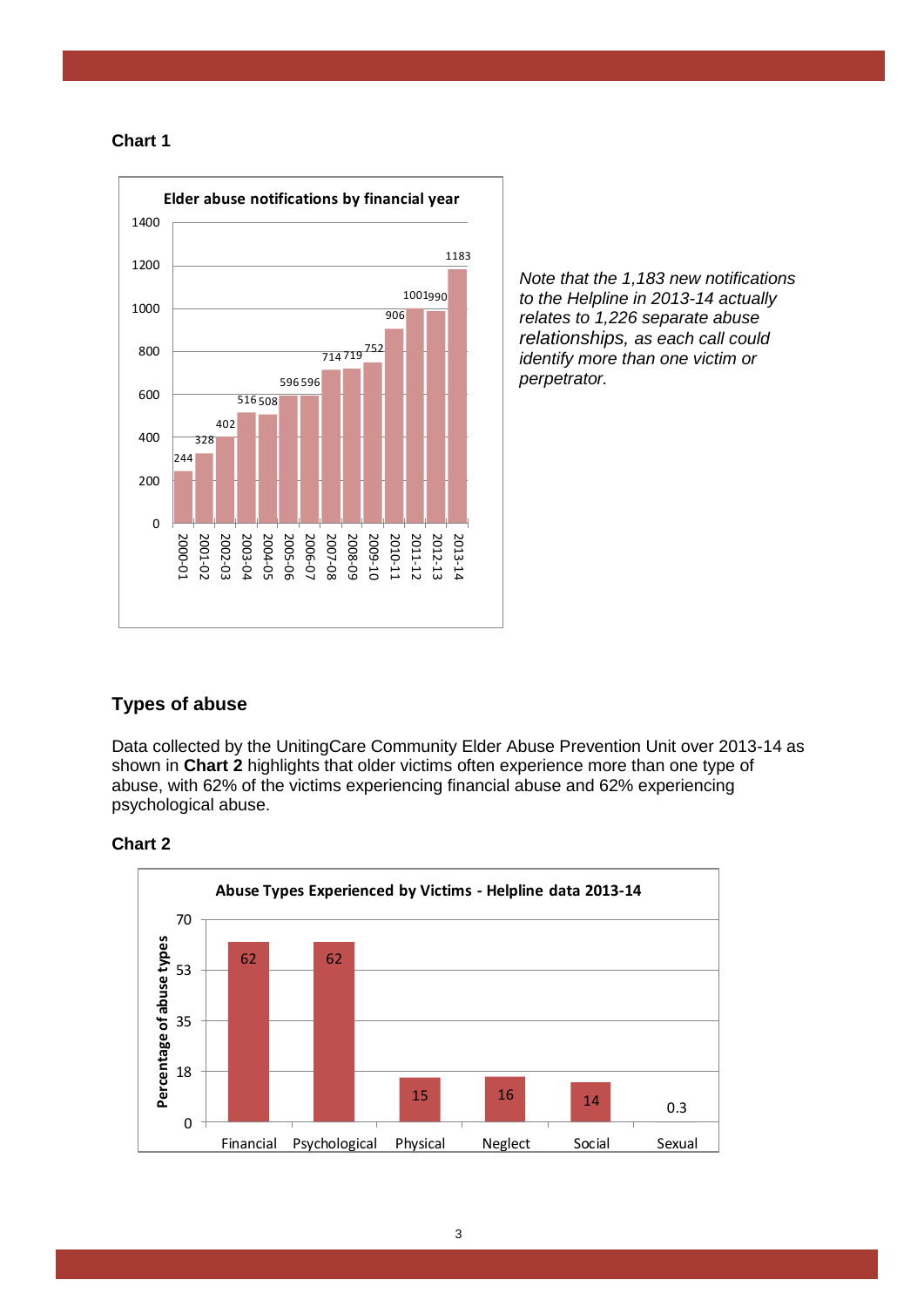The use of verbal harassment, intimidation and controlling behaviour (psychological abuse) is a common tactic used by the perpetrator to financially exploit the elderly. Around 22% of referrals from the elder abuse Helpline are made to one of the five Seniors Legal and Support Services (SLASS) across Queensland. This in part reflects the high numbers of seniors affected by financial and psychological abuse and the value of the SLASS model of combining legal and social work outreach services to provide a holistic approach to the complex safety and legal issues involved.

## **Gender profile**

The victims of elder abuse are overwhelmingly women; however the gender of perpetrators are more evenly distributed between males and females as highlighted in the following table of Helpline records. Gender proportions for victim/abuser have remained relatively stable since Helpline records have been kept (June 2000 onwards).

#### **Table 1**

| Helpline data - 2013-14 | <b>Victim</b> |         | Perpetrator |         |
|-------------------------|---------------|---------|-------------|---------|
| Gender                  | Records       | Percent | Records     | Percent |
| Female                  | 740           | 67.77%  | 568         | 49.39%  |
| Male                    | 352           | 32.23%  | 573         | 49.83%  |
| Unknown                 |               | 0%      | 8           | 0.78%   |
| <b>Totals</b>           | 1092          | 100.00% | 1150        | 100.00% |

## **Relationships**

Data on Domestic Violence Orders<sup>2</sup> and Helpline records support that most elder abuse is non-spousal violence, as shown in **Charts 3** and **4**. The proportion of orders made under either the *Family* or *Spousal* relationship categories neatly reverse with age (**Chart 3**). While **Chart 4** suggests that the Domestic Violence Orders granted under the *Family* relationships category would likely involve the adult children who comprise 70% of the perpetrators recorded by the Helpline.

#### **Chart 3**



 $<sup>2</sup>$  Data supplied by the Dept Communities, Child safety and Disability Services on 26/10/10 with supplementary data provided</sup> on 10/01/13. All data are sourced from the Department of Justice and Attorney General (prepared by OESR).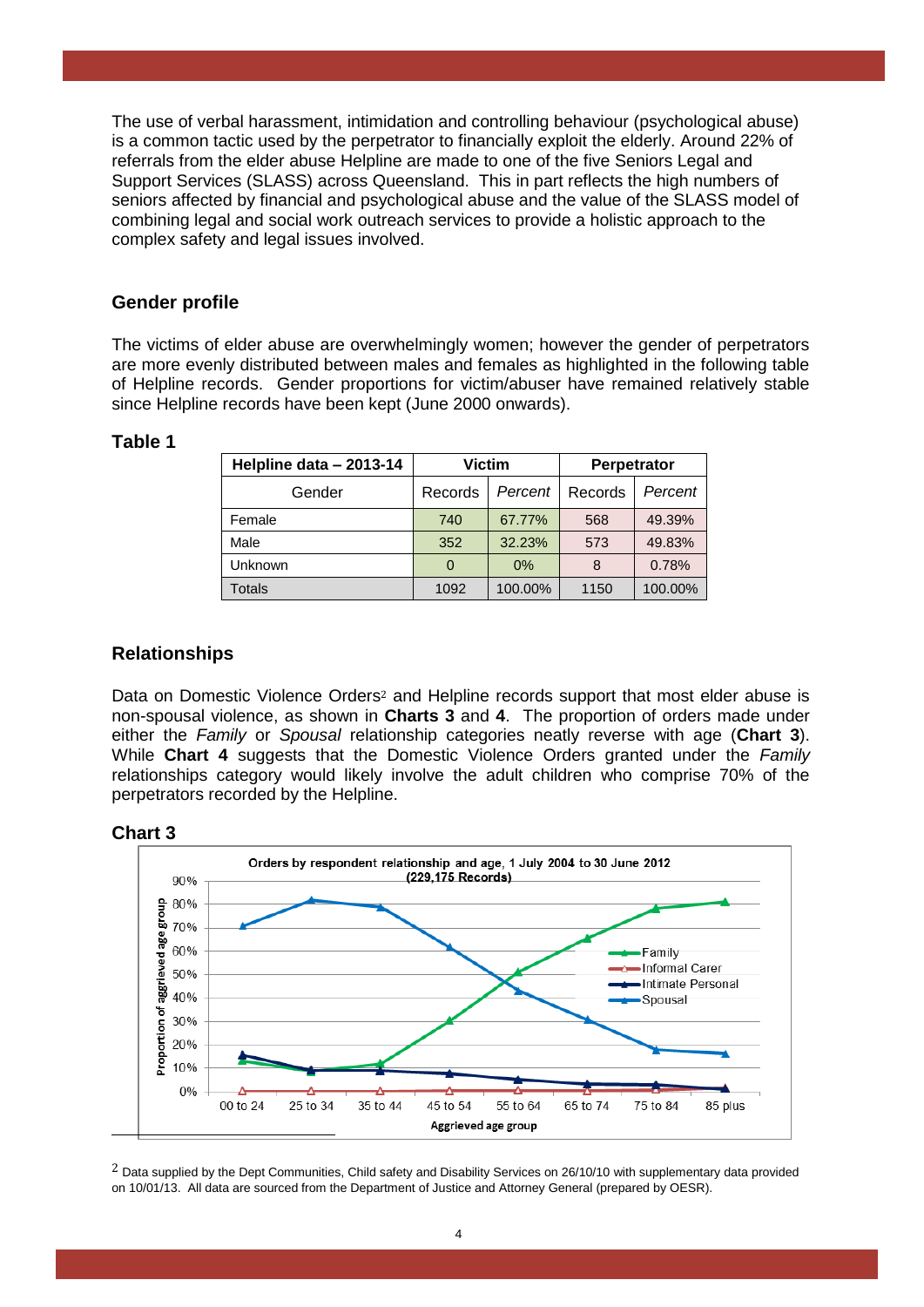#### **Chart 4**



## **Cost of Elder Abuse**

<u>.</u>

Elder abuse not only significantly affects the physical and mental health of the older victim, but can also affect their financial security and access to health care options. Elder abuse also has a flow on cost to many government and non-government agencies.

During the 2013-14 financial year UnitingCare Community's Elder Abuse Prevention Unit records show that a total of \$56.7 million was misappropriated from 139 elder abuse victims. There was a total 789 records for financial abuse that year, leaving a further 650 instances where a dollar amount was not provided. Data shows that a target of financial elder abuse is the older person's home, increasing the risk of homelessness and reducing the options for aged care.

Older people experiencing abuse have poor health outcomes with higher rates of depression and emotional trauma, poor physical health and longer illnesses, are more likely to experience physical injury and require a hospital admission and have higher morbidity rates than non-abused older people $3$ .

In 2012-13 the Elder Abuse Prevention Unit responded to 90 police referrals from SupportLink which rose to 131 in 2013-14, however this would likely represent a small proportion of the police and ambulance responses to incidents of elder abuse.

# **What's the current response to Elder Abuse in Queensland?**

The lead Queensland Government agencies for elder abuse are the Department of Communities, Child Safety and Disability Services (Office for Seniors) and the Office of the Public Advocate in relation to ensuring guardianship systems are responding appropriately where abuse involves an adult with impaired decision making capacity.

<sup>3</sup> World Report on Violence and Health - Chapter 5. Abuse of the Elderly (2002) World Health Organisation. Downloaded July 2014 from the WHO website- [http://www.who.int/violence\\_injury\\_prevention/violence/world\\_report/en/](http://www.who.int/violence_injury_prevention/violence/world_report/en/)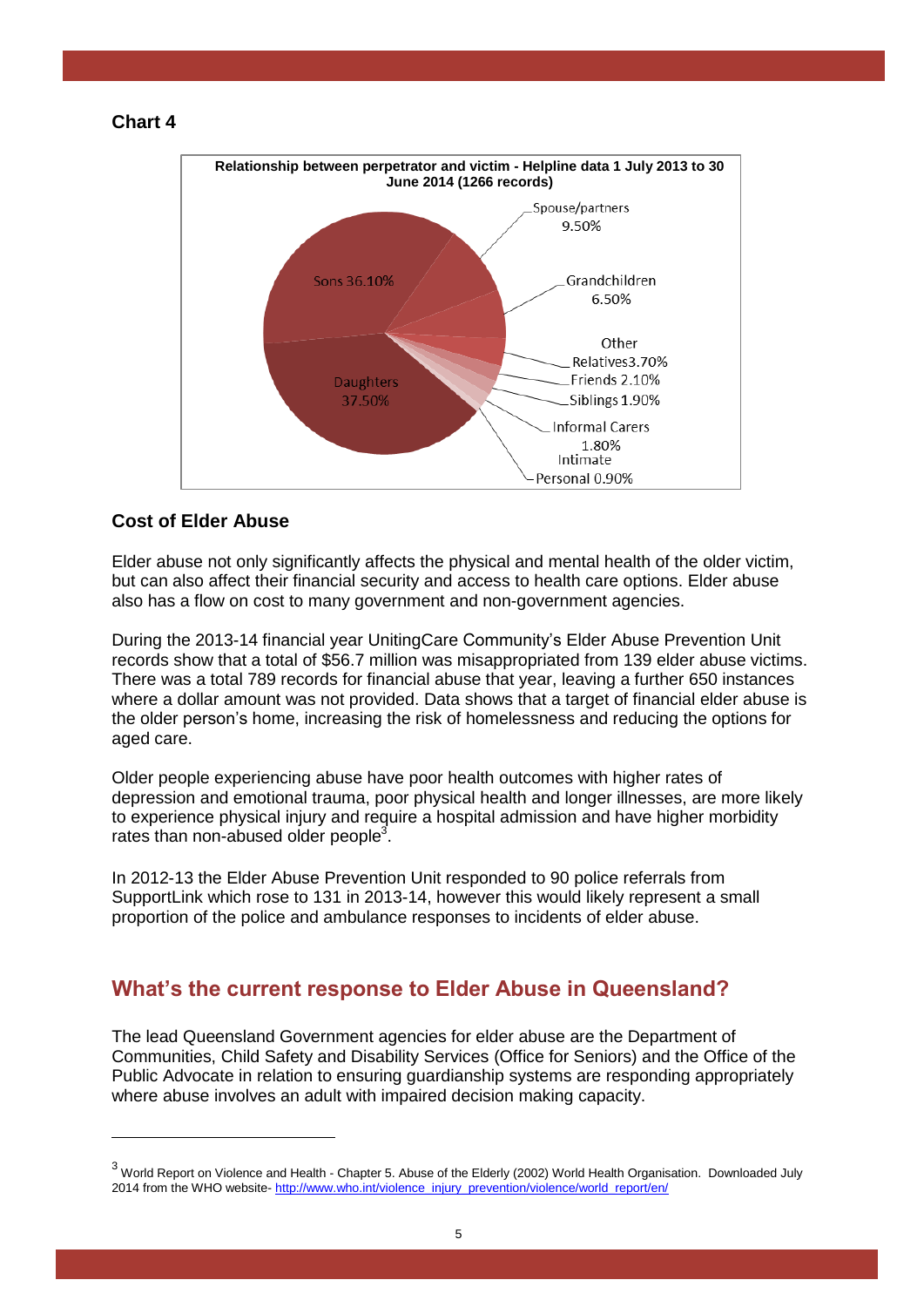The Queensland Government funds two specific elder abuse services, the UnitingCare Community Elder Abuse Prevention Unit to deliver state-wide training and education of community groups and aged care workers and the operation of the information, support and referral Helpline. The second funded service is the Seniors Legal and Support Service (SLASS) which provides direct social and legal support in Cairns, Townsville, Hervey Bay, Toowoomba and Brisbane.

Government agencies responding to elder abuse include Queensland's Guardianship areas (Public Guardian, Public Trustee, Queensland Civil and Administrative Tribunal and the Public Advocate). Other government agencies also respond to abuse including Queensland Health and the Queensland Police Service through a frontline response.

#### **Laws**

As mentioned previously the *Domestic and Family Violence Protection Act 2012* (the Act) is the primary legislation concerning elder abuse as a form of domestic and family violence. The Act provides the same protections available to anyone under circumstances that satisfy criteria under the Act, including Domestic Violence Orders. A Domestic Violence Order aims to prevent domestic and family violence occurring within a domestic relationship by restricting the behaviour of the person committing the abuse.

Table 2<sup>4</sup> of Domestic Violence Orders by respondent age for the period of 1 July 2004 to 30 June 2012 demonstrates the significant difference in the number of orders made by Queensland courts for younger victims of family violence compared to those aged 55 and over.

| <b>Aggrieved Age</b> | <b>Number of DVOs</b> |  |
|----------------------|-----------------------|--|
| 0 to 24              | 49,600                |  |
| 25 to 34             | 71,700                |  |
| 35 to 44             | 63,184                |  |
| 45 to 54             | 29,847                |  |
| 55 to 64             | 10,395                |  |
| 65 to 74             | 3,225                 |  |
| 75 to 84             | 1,039                 |  |
| 85 plus              | 185                   |  |
| <b>Total Orders</b>  | 229,175               |  |

**Table 2**

<u>.</u>

An accurate rationale for this difference is difficult without further research. However, Helpline operators note a general reluctance by older victims to pursue the option of a protection order against the perpetrator when it is their own child. Other likely factors include a lack of awareness that protection orders are available for non-physical abuse

<sup>&</sup>lt;sup>4</sup> Data supplied by the Department of Communities, Child safety and Disability Services 10/01/2013, sourced from the Department of Justice and Attorney General.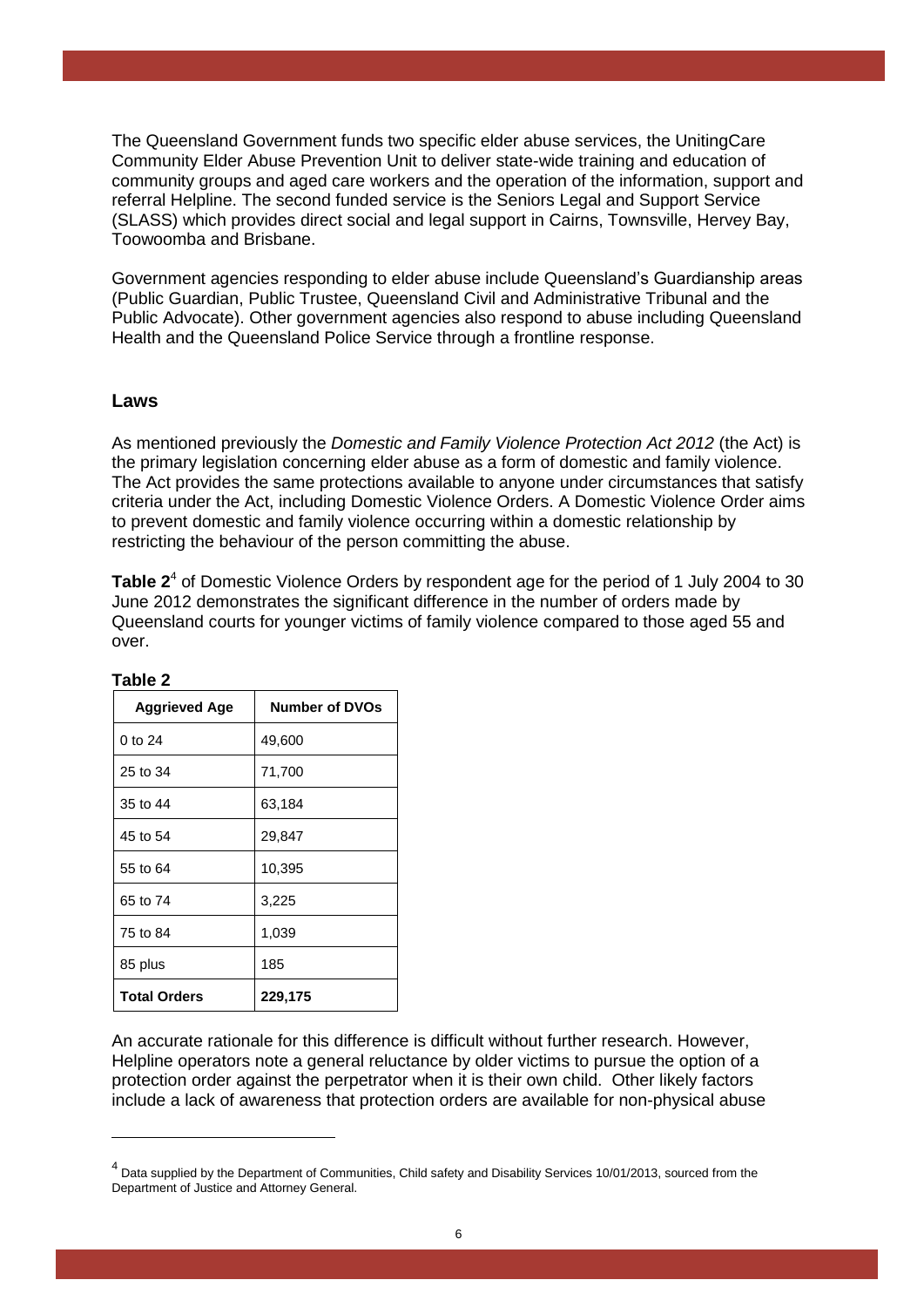situations or that orders can apply to a variety of relationships, not just spousal abuse situations. These and other factors may contribute to the small number of orders made in older age groups.

The *Guardianship and Administration Act 2000* is another key piece of legislation offering protection, and is applied where the older victim has impaired decision making capacity. State based legislation and documents are apparently not easily recognised across all Australian jurisdictions. Of particular concern is that this may give rise to abusers moving the victims interstate to avoid investigation and penalties. The Australian Guardianship and Administration Council (AGAC) has been aware of this issue for some time, however it appears little progress has been made.

# **What's working in Queensland's response to elder abuse?**

#### **Awareness Raising**

Awareness campaigns are widely recognised as a sound prevention strategy that help older people and their supportive family members and friends to recognise the issue and either prevent or act early in elder abuse situations. Campaigns that are informed by research and encourage participation and partnerships are seen as best practice.

The Queensland Government's elder abuse campaign is undertaken in partnership with the Public Trustee, Queensland Rail, UnitingCare Community and other stakeholders.

The Elder Abuse Prevention Unit collects data from these campaigns including call rates, the promotional material that prompted the call, where the material was located and who made the call. This data is shared with the Department of Communities, Child Safety and Disability Services to evaluate the impact of the campaign and inform future campaigns. **Chart 5** details the Helpline call rates and the effect of the campaign is evidenced in call numbers for June 2014, when the campaign was launched. The call rates begin declining in June, highlighting the need for community messages to be targeted and ongoing to ensure awareness is sustained amongst the community.





#### **Seniors Legal and Support Services (SLASS)**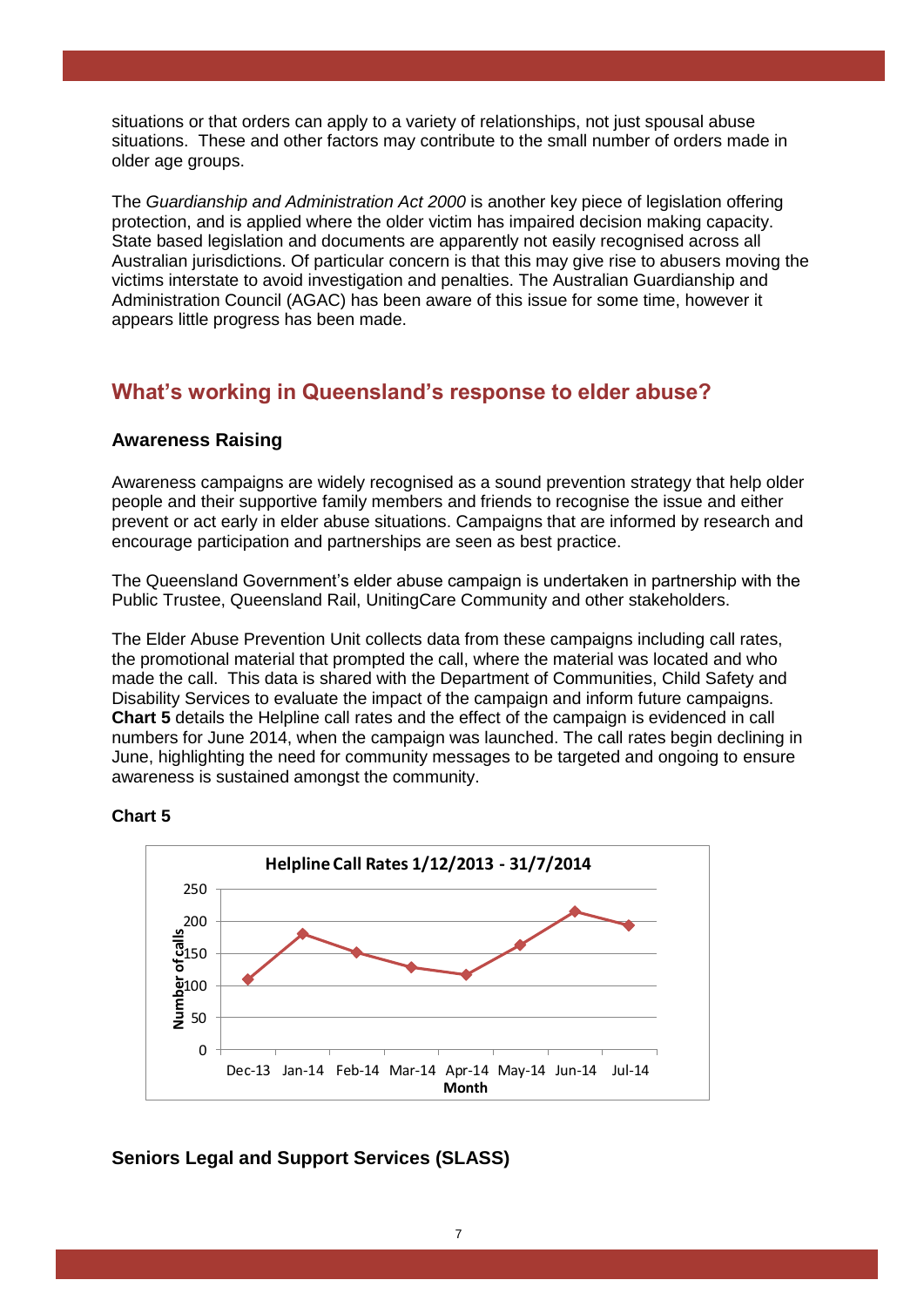Around 22% of referrals from the Helpline are made to one of the five SLASS services operating in Brisbane, Hervey Bay, Townsville, Toowoomba and Cairns. This rate of referral in part reflects the high numbers of seniors affected by financial and psychological abuse and the SLASS model of combining legal and social work outreach services provides a holistic approach to the often complex safety and legal issues involved.

An older abused person's access to the law is fundamental and the SLASS program should be supported to expand into other areas of need. Helpline data of percentage of calls received based on location, indicates expansion should be prioritised to the Gold Coast (10.5% of calls), Sunshine Coast (8.2% of calls) and Rockhampton (4% of calls).

A challenge to the SLASS model is that at times there will be a legal conflict, such as where the perpetrator has received legal advice from the Community Legal Centre from which the SLASS operates – in these situations the victim cannot be engaged by that particular SLASS and will be referred to another legal service who can provide the legal support needed.

#### **Coordination and partnerships**

The government's elder abuse awareness campaign has been mentioned previously as an example of best practice particularly with regard to the partnerships and measurable results. The Elder Abuse Prevention Unit has also been involved in a number of face to face awareness raising initiatives at a range of community forums across Queensland, with the most successful involving joint presentations with various combinations of guardianship areas, legal services (SLASS), Queensland Police (Crime Prevention), Centrelink and other agencies.

Evaluations of these joint sessions show they are a preferred method for older people to receive information on issues affecting their safety and wellbeing. Where this information is coordinated under one theme such as Senior Safety, a unified and more powerful message is made on elder abuse and also preventative measures against any form of victimisation such as safety around Enduring Powers of Attorney (EPoA), personal safety, scams and banking safety.

# **Emerging trends**

#### **Carers Payments**

With an ageing population and increased pressure on access to services to care for the elderly, there is an increase in families taking on the care of their elderly relatives. This responsibility can be challenging and difficult for a family. Our society acknowledges this and provides the carer's benefit, a limited assistance to support the carer in fulfilling their caring role. Of concern, is an increasing number of neglect notifications received by the Elder Abuse Prevention Unit Helpline relating to a family member becoming a 'carer' of the older person, motivated by receiving the carer allowance from the Department of Human Services, and 'free' accommodation while residing with the elderly person. The carer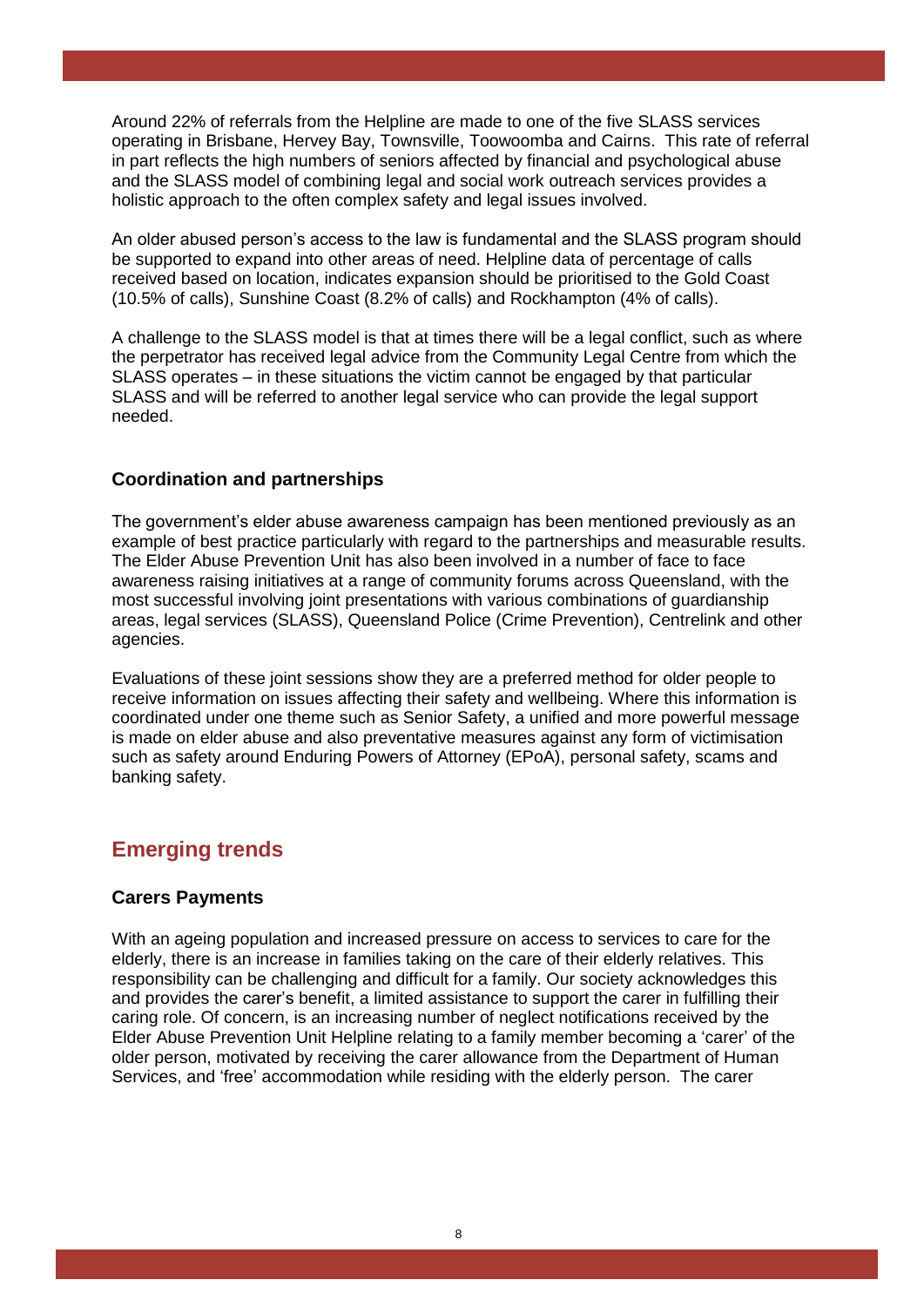payment is often more attractive than other allowances such as the Newstart Allowance in both the amount paid and requirements for maintaining ongoing eligibility $5$ .

In 2013-14 Elder Abuse Prevention Unit data identified that 14.39% of elder abuse perpetrators recorded as being a recipient of a carer's benefit were also recorded as providing no care at all to the victim. In these calls, it is reported that the health and wellbeing of the older person deteriorated rapidly under the arrangement.

The Coroner's Court of Queensland inquest of May 2013 into the death of Cynthia Thoresen<sup>6</sup>, is an example of this issue. Cynthia Thoresen was entirely dependent upon her daughter as her 'carer' for the provision of physical and medical care. The Coroner's report details Ms Thoresen suffered significant neglect and her 'carer' failed to access medical assistance for her. The evidence in this inquest was that after acceptance of the initial application for the carer's benefit, the carer was not required to submit any further regular documentation evidencing the medical status of the person being cared for. The Coroner believed the care arrangement was potentially financially motivated to receive a carers payment, and the Coroner also noted that there are no obligations for the carer to ensure medical treatment for the older person.

In addition, the investigating police officer who appeared before the inquest considered there was insufficient evidence to support a successful prosecution in the circumstances and in the context of the existing law. The Corner recommended the matter be referred to the Attorney General, to consider a review of legislation to the Queensland Law Reform Commission.

#### **Aged Care Reforms**

<u>.</u>

Under the Commonwealth Aged Care reforms currently being rolled out there is an expectation of 'user pays' if the older person is assessed to have sufficient assets to contribute to the funding of their aged care. An emerging trend that the EAPU is monitoring is situations where the older person may want to provide a greater inheritance for their children and divest themselves of assets in the form of an early inheritance. Children may also be motivated to coerce their parents into accepting fewer services in aged care for their own financial gain.

## **Key issues for consideration**

As highlighted in UnitingCare Community's formal submission to the Domestic and Family Violence Taskforce, the key issues for consideration in relation to elder abuse are:

• Awareness campaigns are widely recognised as a sound prevention strategy that helps older people and their supportive family members and friends to recognise the issue and either prevent or act early in elder abuse situations. The Department of Communities, Child Safety and Disability Service's education campaign has been successful in raising community awareness of elder abuse. However, Elder Abuse Prevention Unit data

<sup>5</sup> For a single adult a base Carer payment is \$766 per fortnight and Newstart Allowance is \$510.50. To remain eligible for the Carer Payment requires that the older person meets eligibility conditions, while there are much more stringent and ongoing requirements in place for the recipient of Newstart Allowance.

<sup>6</sup> Inquest into the death of Cynthia Thoresen, Coroner's report dated 22/05/13 downloaded 14/07/14 from [http://www.courts.qld.gov.au/\\_\\_data/assets/pdf\\_file/0004/184117/cif-thoresen-c-20130522.pdf](http://www.courts.qld.gov.au/__data/assets/pdf_file/0004/184117/cif-thoresen-c-20130522.pdf)